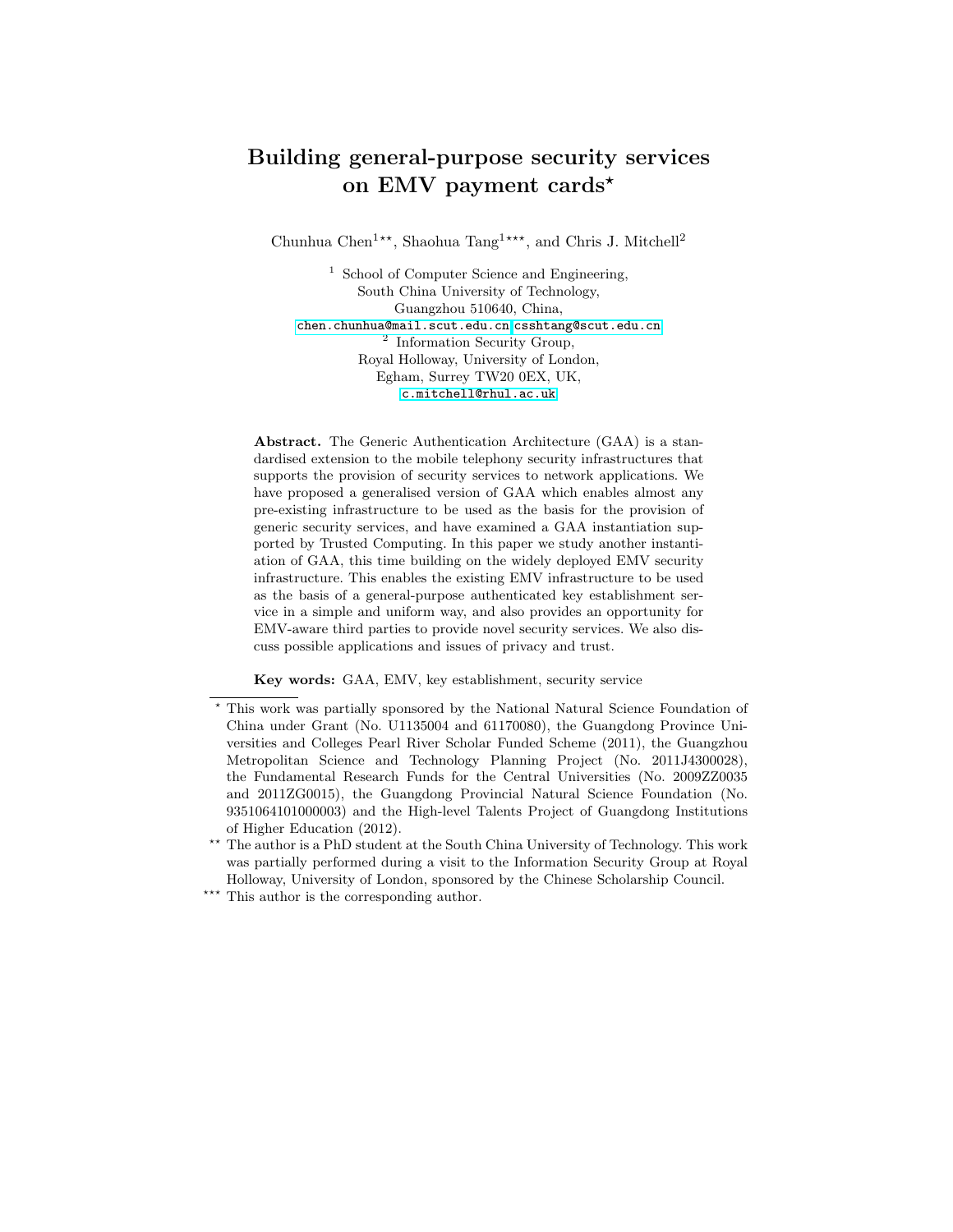## 1 Introduction

Almost any large scale network security system requires the establishment of some kind of a security infrastructure. For example, if network authentication or authenticated key establishment is required, then the communicating parties typically need access to a shared secret key or certificates for each other's public keys.

Setting up a new security infrastructure for a significant number of clients is by no means a trivial task. For example, establishing a public key infrastructure (PKI) for a large number of users involves setting up a certification authority (CA), getting every user to generate a key pair, registering every user and corresponding public key, and generating and distributing public key certificates. In addition, the ongoing management overhead is non-trivial, covering issues such as revocation and key update.

At the same time, there are a number of existing security infrastructures, in some cases with almost ubiquitous coverage. When deploying a new network security protocol it is therefore tempting to try to exploit one of these existing security infrastructures to avoid the need for the potentially costly roll-out of a new infrastructure.

This is by no means a new idea (see, for example, [\[17,](#page-15-0) [18,](#page-15-1) [19,](#page-15-2) [21\]](#page-15-3)). However, previous proposals have been ad hoc and application-specific. The alternative approach we consider here involves building a framework on top of an existing security infrastructure, which exploits the underlying infrastructure to enable the provision of general-purpose security services. For example, 3GPP has standardised the Generic Authentication Architecture (GAA) [\[4\]](#page-14-0), which uses the mobile telephony security infrastructures (including those for  $\text{GSM}^4$  $\text{GSM}^4$  and  $\text{UMTS}^5$  $\text{UMTS}^5$ ) to provide a set of security services. A full description of 3GPP GAA is presented in [\[14\]](#page-15-4). Advantages of such a general approach include the usual benefits of a layered protocol architecture, including re-usability of applications across underlying infrastructures and simplified application development.

In previous work [\[6,](#page-14-1) [7\]](#page-14-2) we proposed a generalised version of GAA, which aims to enable almost any pre-existing infrastructure to be used as a basis for the provision of generic security services. A GAA instantiation supported by the Trusted Computing (TC) infrastructure has been described [\[6\]](#page-14-1). In this paper we build on the widely deployed EMV [\[9,](#page-14-3) [10,](#page-14-4) [11,](#page-14-5) [12\]](#page-15-5) (named after Europay, MasterCard, and Visa) security infrastructure, involving the chip-based EMV credit/debit cards deployed worldwide. $6$  We define a GAA instantiation building on the EMV security services, which we call EMV-GAA.

The remainder of this paper is organised as follows. In section [2](#page-2-0) we introduce a generalised version of GAA. In section [3](#page-4-0) we provide an overview of EMV

<span id="page-1-0"></span><sup>4</sup> the Global System for Mobile Communications

<span id="page-1-1"></span><sup>5</sup> the Universal Mobile Telecommunications System

<span id="page-1-2"></span><sup>6</sup> Magnetic stripe cards are even more widely deployed for credit and debit purposes than EMV cards; however, they cannot store (or process) secret keys, and hence could not be used to support GAA.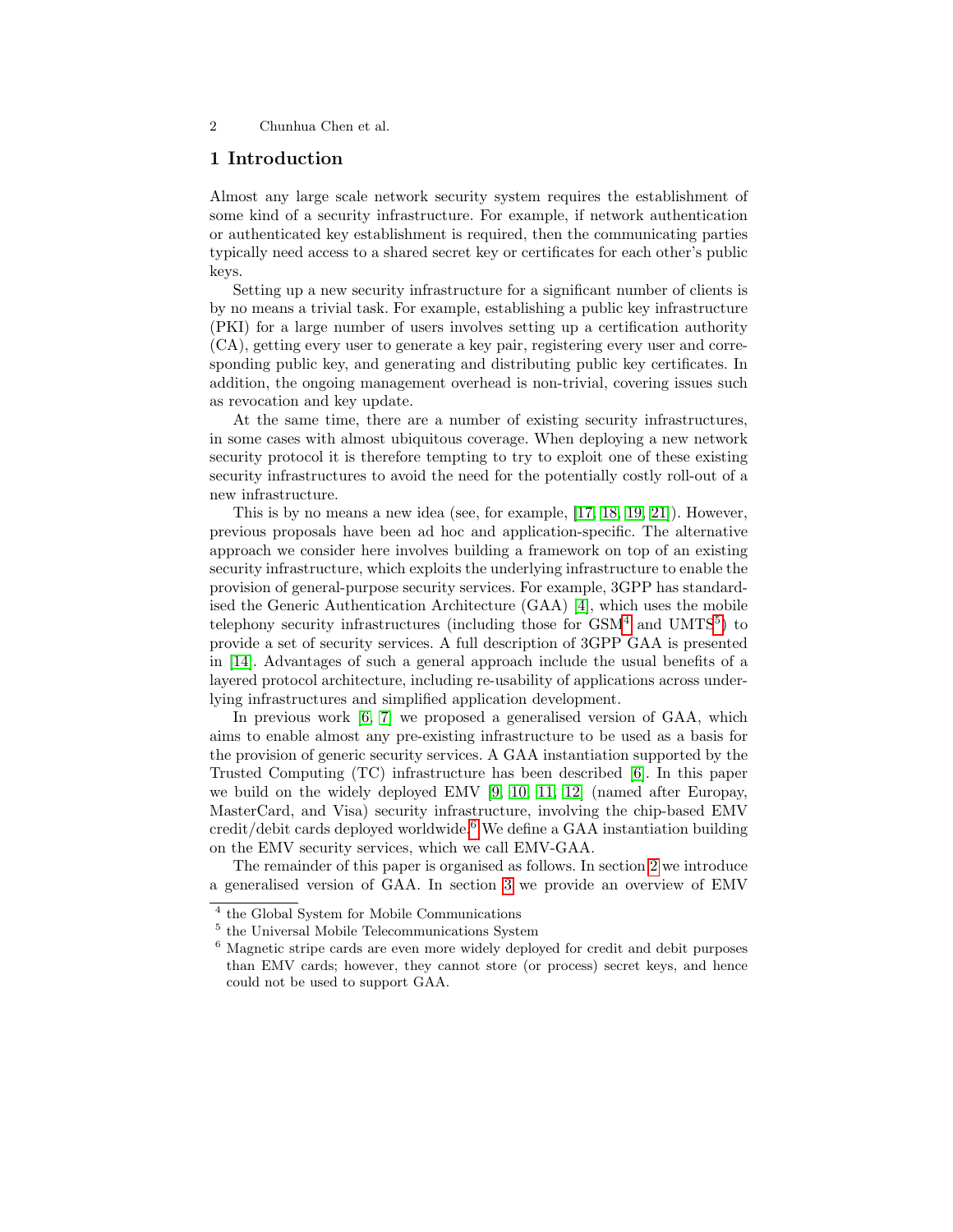security services. In section [4](#page-6-0) we give details of EMV-GAA. This is followed by an informal security analysis in section [5.](#page-10-0) We analyse relevant privacy and security issues, and propose a modified scheme to address possible threats in section [6.](#page-11-0) We review related work in section [7,](#page-12-0) and discuss possible applications in section [8.](#page-13-0) In section [9](#page-13-1) we draw conclusions.

# <span id="page-2-0"></span>2 Generic Authentication Architecture

We start by describing the generalised version of the GAA architecture on which we build our novel scheme. We introduce the main roles in the framework, its goals and rationale, and its two main procedures. This generalised GAA architecture was first described in [\[7\]](#page-14-2), and was elaborated in [\[6\]](#page-14-1).

#### <span id="page-2-1"></span>2.1 Overview of GAA

As shown in Figure [1,](#page-3-0) the following entities play a role in GAA.

- The Bootstrapping Server Function (BSF) server B acts as a Trusted Third Party (TTP), and is assumed to have the means to access credentials belonging to a pre-existing security infrastructure.  $B$  uses the pre-established credentials to provide authenticated key establishment services to GAA-enabled user platforms and GAA-aware application servers. B uses its Fully Qualified Domain Name (FQDN) as its identifier  $Id_B$ .
- A  $GAA$ -aware application server S is assumed to have the means to establish a mutually authenticated, confidentiality- and integrity-protected channel with B, and an arrangement to access the security services provided by B. The means by which the secure channel between  $B$  and  $S$  is established is outside the scope of the GAA framework. In practice, this could be supported by wellestablished techniques such as SSL/TLS channels with both server and client side certificates, IPsec tunnelling, or some other appropriate 'virtual private network'. A permanent secure channel is also potentially beneficial from an efficiency viewpoint, because it can be reused for multiple protocol executions. The functionality of a GAA-aware application server is also referred to as the Network Application Function (NAF) server. S uses its FQDN as its identifier  $\mathrm{Id}_S.$
- A  $GAA$ -enabled user platform  $P$  is assumed to be equipped with credentials belonging to the pre-existing security infrastructure, and accesses the security services provided by B.

The user platform and the BSF server need to interact with the pre-existing security infrastructure, whereas the application server does not (it only needs to interact with the BSF server and the user platform). Also, the user platform and the application server do not need to have a pre-existing security relationship.

GAA provides a general purpose key establishment service for user platforms and application servers. As described below, GAA uses a two-level key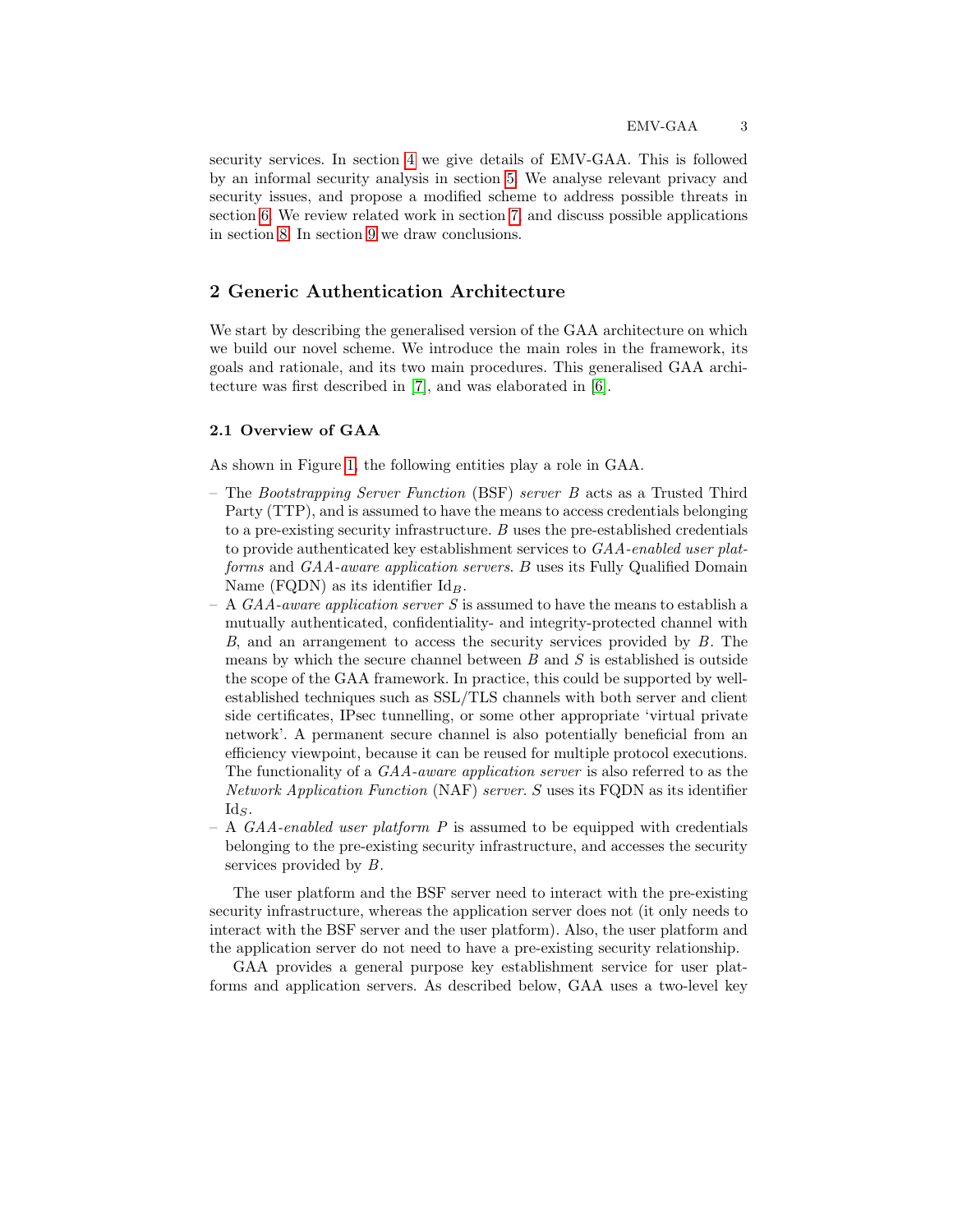

<span id="page-3-0"></span>Fig. 1. GAA framework

hierarchy consisting of a master session key and server- and application-specific session keys. The master session key is established using the pre-existing security infrastructure, and is not used directly to secure GAA-based applications. Instead it is used to generate the server/application-specific session keys using a key diversification function. By choosing a function with appropriate properties, it can be arranged that knowledge of a server/application specific session key will not reveal any information about the master session key or any other server/application-specific keys.

## <span id="page-3-1"></span>2.2 GAA Procedures

As we now describe, GAA incorporates two main procedures: GAA bootstrapping and Use of bootstrapped keys.

GAA bootstrapping uses the pre-existing security infrastructure to set up a shared master key  $MK$  between P and B. Also established is a Bootstrapping Transaction Identifier B-TID for MK and the lifetime of this key. B-TID must consist of a (statistically) unique value which identifies both an instance of GAA *bootstrapping* and  $Id_B$ .

The Use of bootstrapped keys procedure establishes a server/applicationspecific session key  $SK$  between P and S, using the master key  $MK$  shared by  $P$  and  $B$ . The procedure operates in the following way.  $P$  first derives a session key SK as: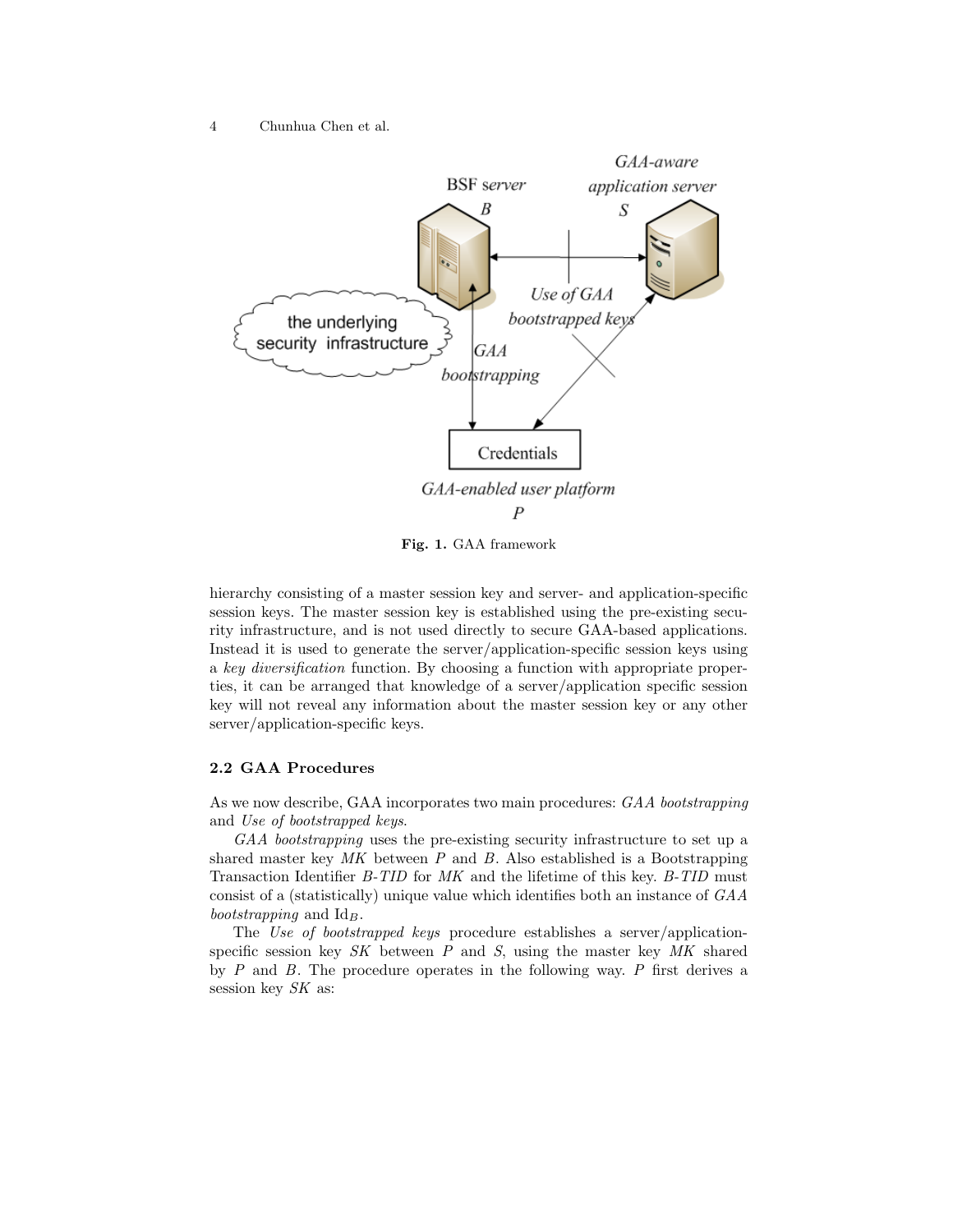#### $SK = KDF(MK, NAF-Id,$  other values)

where KDF is a one-way key diversification function, and  $NAF-Id$  is an applicationspecific value consisting of  $\text{Id}_S$  and an identifier of the underlying application protocol. Other values may be included in the key derivation computation, depending on the nature of the underlying security infrastructure.  $P$  then starts the application protocol by sending a request containing  $B-TID$  to  $S.$  S submits the received  $B$ -TID and its own identifier  $NAF$ -Id to B to request the session key  $SK.$  Note that B-TID contains  $Id_B$ , so S knows where to send the request. As stated above, we require that  $S$  and  $B$  have the means to establish a mutually authenticated and confidential secure channel, and hence B can verify S against Id<sub>S</sub>. If S is authorised, B derives SK from the MK identified by B-TID, and sends SK, its lifetime, and other relevant information to S via the secure channel.  $P$  and  $S$  now share  $SK$ , which they can use to secure application-specific messages.

Note that key separation is enforced by including NAF-Id as an input to the key diversification function. Other values used in the computation of SK could include identifiers for the GAA bootstrapping instance and the user platform.

## <span id="page-4-0"></span>3 EMV Security

In this section we provide a high-level overview of the main security features of the EMV payment system. We introduce the main roles in the system, the associated cryptographic keys and payment messages, and the processes relevant to this paper.

The EMV payment system involves five major interacting entities: a cardholder, an EMV payment card, a merchant terminal, an acquiring bank (the Acquirer) and a card issuing bank (the Issuer). The EMV specifications [\[9,](#page-14-3) [10,](#page-14-4) [11,](#page-14-5) [12\]](#page-15-5) define the interactions between an EMV smart card and a merchant terminal, as required to support financial transactions. Prior to engaging in such a transaction, the cardholder must complete an agreement with the Issuer, and be equipped with a chip-based EMV credit/debit card. The cardholder can then use this card to pay at merchant premises (EMV only supports transactions in which the cardholder is physically present, i.e. it does not support e-commerce or telephone transactions).

#### 3.1 Transactions

An attempted EMV transaction can have a variety of outcomes; the transaction might be:

- approved offline;
- declined offline (by either the card or terminal); or
- sent for online approval by the card issuer.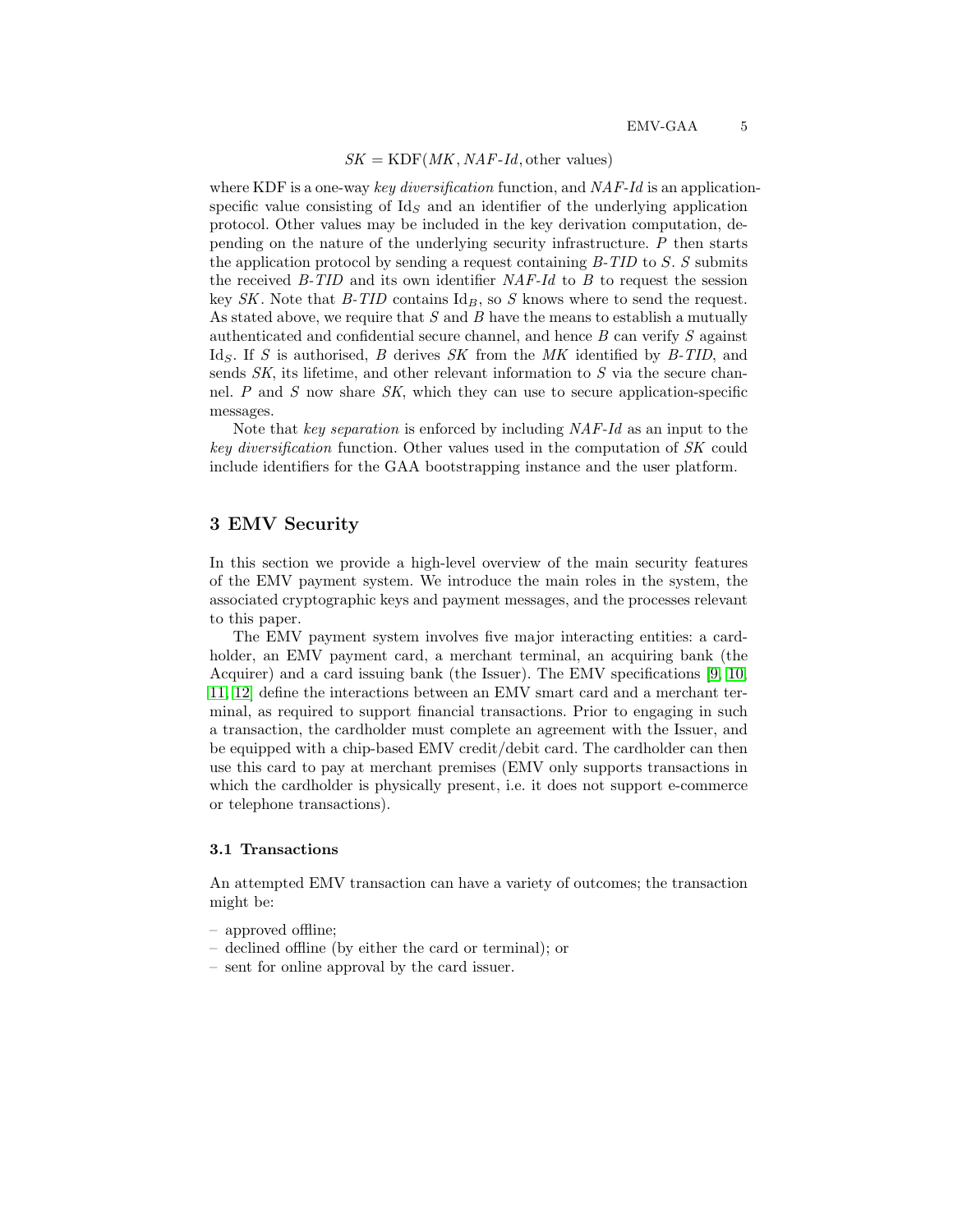We focus here on the case where the transaction is declined offline by the terminal, since we use the output of the card in this case as the basis of EMV-GAA bootstrapping, as described in section [4.2.](#page-8-0)

An EMV transaction that is declined offline involves the following steps. Many of the procedures involved in a typical transaction, including Data Authentication[7](#page-5-0) , Processing Restrictions, Cardholder Verification, Terminal Risk Management and Terminal Action Analysis, are omitted from this description, since they are not used in in EMV-GAA.

- 1. When a card is inserted into a terminal, the terminal first selects the EMV credit/debit payment application. Note that an EMV smart card could contain multiple applications, but will always contain an EMV payment application.
- 2. The terminal initiates Application Processing to start a new transaction session and to exchange information with the card. Note that in this mandatory step the Application Transaction Counter (ATC), a sequence number maintained by the card, is incremented.
- 3. The terminal reads Application Data from the card. During this mandatory step, the terminal acquires cardholder information (including the Primary Account Number (PAN) and PAN Sequence Number (PAN-SN)) from the card.
- 4. To decline the transaction, the terminal requests the card to generate an Application Authentication Cryptogram (AAC) (using the first GENERATE AC command [\[11,](#page-14-5) page 67]). The AAC is one example of an EMV-specific construct known as an Application Cryptogram (AC); an AC is a MAC computed on specific data using a key known only to a card and the card issuing bank.
- 5. The card performs Card Risk Management to protect the Issuer from fraud or excessive credit risk. Details of the card risk management algorithms within the card are specific to the Issuer, and are outside the scope of the EMV specifications.
- 6. The card performs Card Action Analysis to decide whether the transaction should be approved offline, transmitted online to be authorised by the Issuer, or declined offline. The card action analysis process is performed when the terminal issues the GENERATE AC command. Given that the card is requested to generate an AAC, the result of card action analysis is always to decline the transaction offline ([\[11,](#page-14-5) page 91]).
- 7. The card generates an AAC and returns it to the terminal. Details of this computation are described in section [3.2.](#page-6-1)
- 8. The terminal performs Completion, which ends processing of the current transaction.

<sup>6</sup> Chunhua Chen et al.

<span id="page-5-0"></span><sup>7</sup> This procedure enables the terminal to verify the authenticity of the card. EMV specifies three modes of Data Authentication, namely Static Data Authentication (SDA), Dynamic Data Authentication (DDA) and Combined Data Authentication (CDA) [\[10,](#page-14-4) page 51]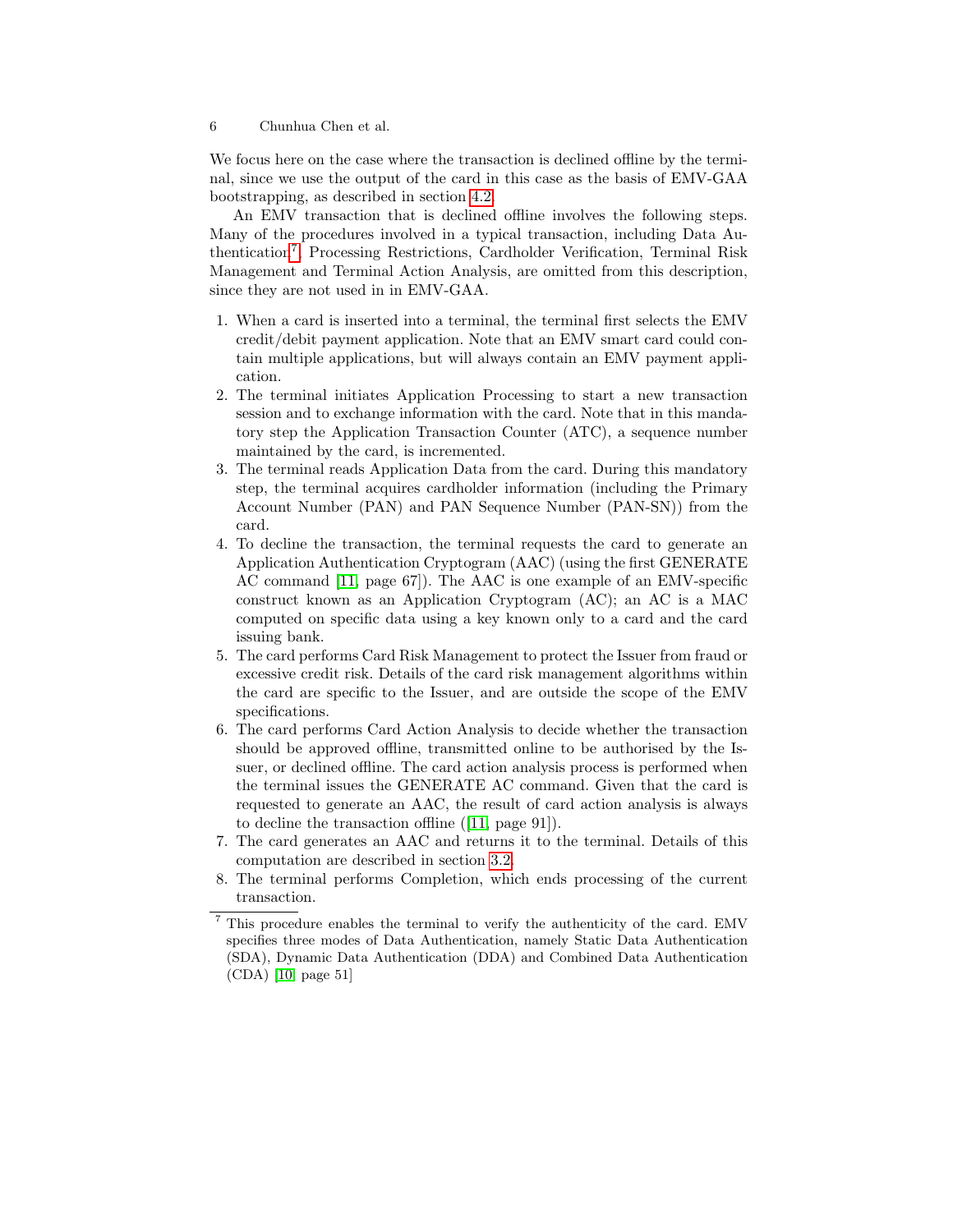#### <span id="page-6-1"></span>3.2 AC Generation

In this section we provide further details of AC generation; we start by describing the secret keys involved.

The Issuer possesses an AC-specific 128-bit issuer master key, IMK AC, used to generate the keys required to generate and verify ACs. When personalising a card, the Issuer uses the PAN and PAN-SN for this card as diversification information to derive a card-specific 128-bit Application Cryptogram master key  $MK_{AC}$  from  $IMK_{AC}$ . This key is installed in the card during personalisation.

When the card receives a GENERATE AC command, it first derives a 128-bit Application Cryptogram session key  $SK_{AC}$  from  $MK_{AC}$ , using the current ATC as diversification information. The card then uses  $SK_{AC}$  to produce the AC, a 64-bit cryptographic MAC computed as a function of a transaction-specific byte string formed by concatenating the following data items:

- values received from the terminal, including the Amount Authorized, the Transaction Date, and the Unpredictable Number (UN);
- values from within the card, including the ATC, which identify the current transaction.

The card returns the generated AC to the terminal, together with the Cryptogram Information Data (CID), the ATC, and other relevant data.

Depending on the result of the Card Action Analysis, the card will generate one of the following three types of AC:

- a Transaction Certificate (TC), if the transaction is approved offline;
- an Authorisation Request Cryptogram (ARQC), if an online authorisation is requested;
- an AAC, if the transaction is declined offline.

The CID contains two bits indicating the type of AC generated.

The Issuer needs to recompute the AC for verification purposes. This requires that the Account Identification Data of the card (i.e. the PAN and PAN-SN), the CID, the ATC, the UN provided by the terminal, and all other data objects used to compute the AC are transmitted to the Issuer. Using the received PAN and PAN-SN, the Issuer derives  $MK_{AC}$ , and from this obtains  $SK_{AC}$  using the received ATC. The Issuer then uses  $SK_{AC}$  to compute the particular type of AC indicated by the CID.

The EMV payment system makes use of a closed PKI to support Card Authentication. We use the term EMV security infrastructure to refer to the set of EMV cards possessed by cardholders, the Issuer servers, the associated secret keys, and the supporting PKI.

## <span id="page-6-0"></span>4 EMV-GAA

In this section we describe a possible means of using the EMV security infrastructure to support the generic version of GAA outlined in section [2.1,](#page-2-1) which we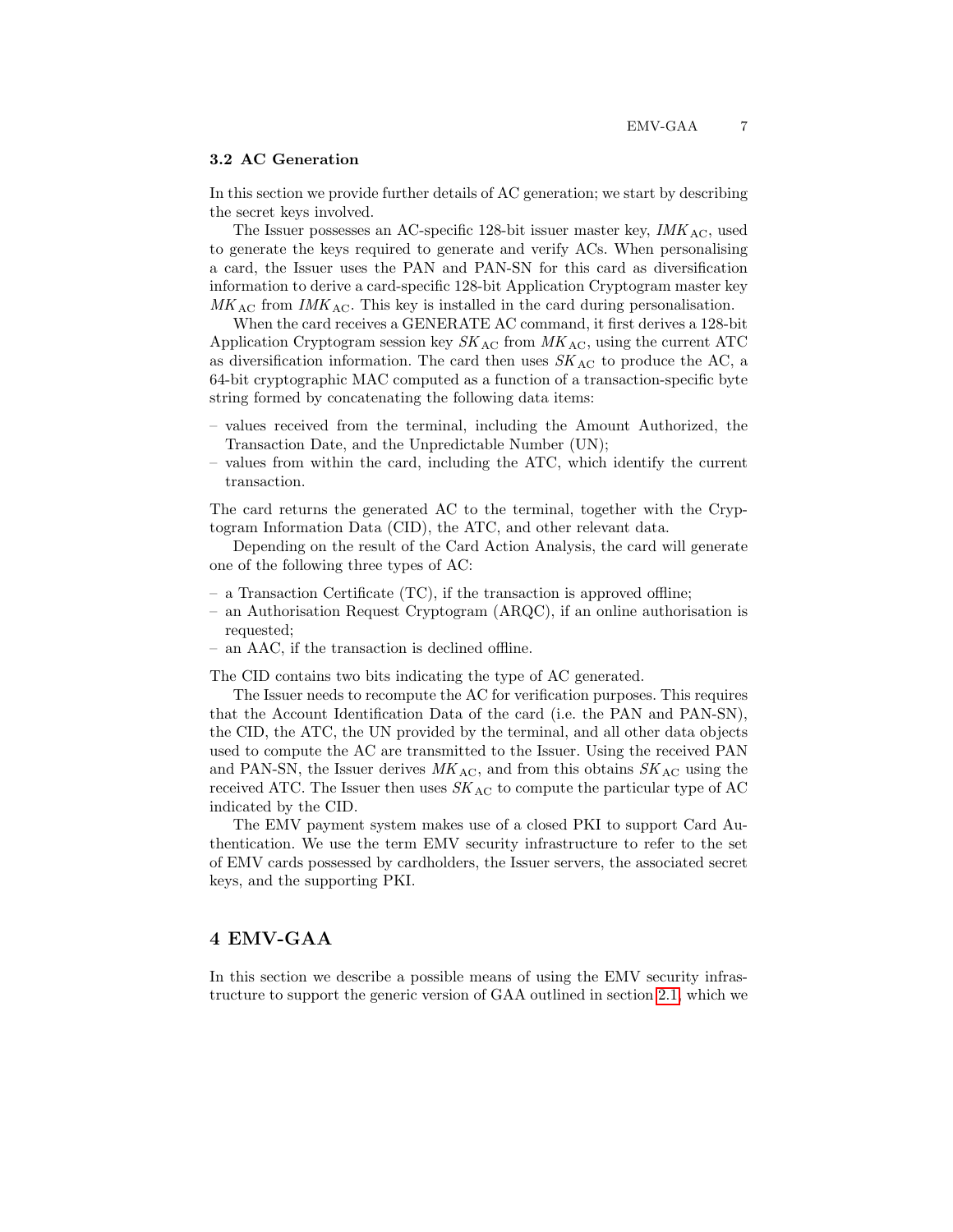refer to as EMV-GAA. It is important to note that the scheme we propose here works with currently deployed EMV cards, using the existing card applications. That is, card re-issue (or card update) is not required.

### 4.1 Architecture

As shown in Figure [2,](#page-7-0) the following EMV-specific entities play a role in EMV-GAA.



<span id="page-7-0"></span>Fig. 2. EMV-GAA

- The Issuer I issues EMV-compliant cards, and possesses a master key  $IMK_{AC}$ which is used to derive the card-specific master keys  $MK_{AC}$ . I must be trusted for the purposes of supporting the EMV-GAA service by all parties using this service.
- The GAA-enabled user platform  $P$  incorporates a terminal  $T$ , an EMVcompliant card C (with an EMV debit/credit payment application), and the link between the two. To our knowledge, any EMV compliant card (SDA-, DDA-, or CDA-capable) could in principle be used to support EMV-GAA, since it does not make use of any of the Data Authentication procedures. T consists of a network access device and a card reader. A typical instantiation of T would be a Personal Computer (PC) with an attached or integrated card reader, where the card reader may or may not possess an integral keypad (as shown in Figure [2\)](#page-7-0). Alternatively, T could be a mobile device (such as a Personal Digital Assistant) capable of communicating with  $C$ , e.g. using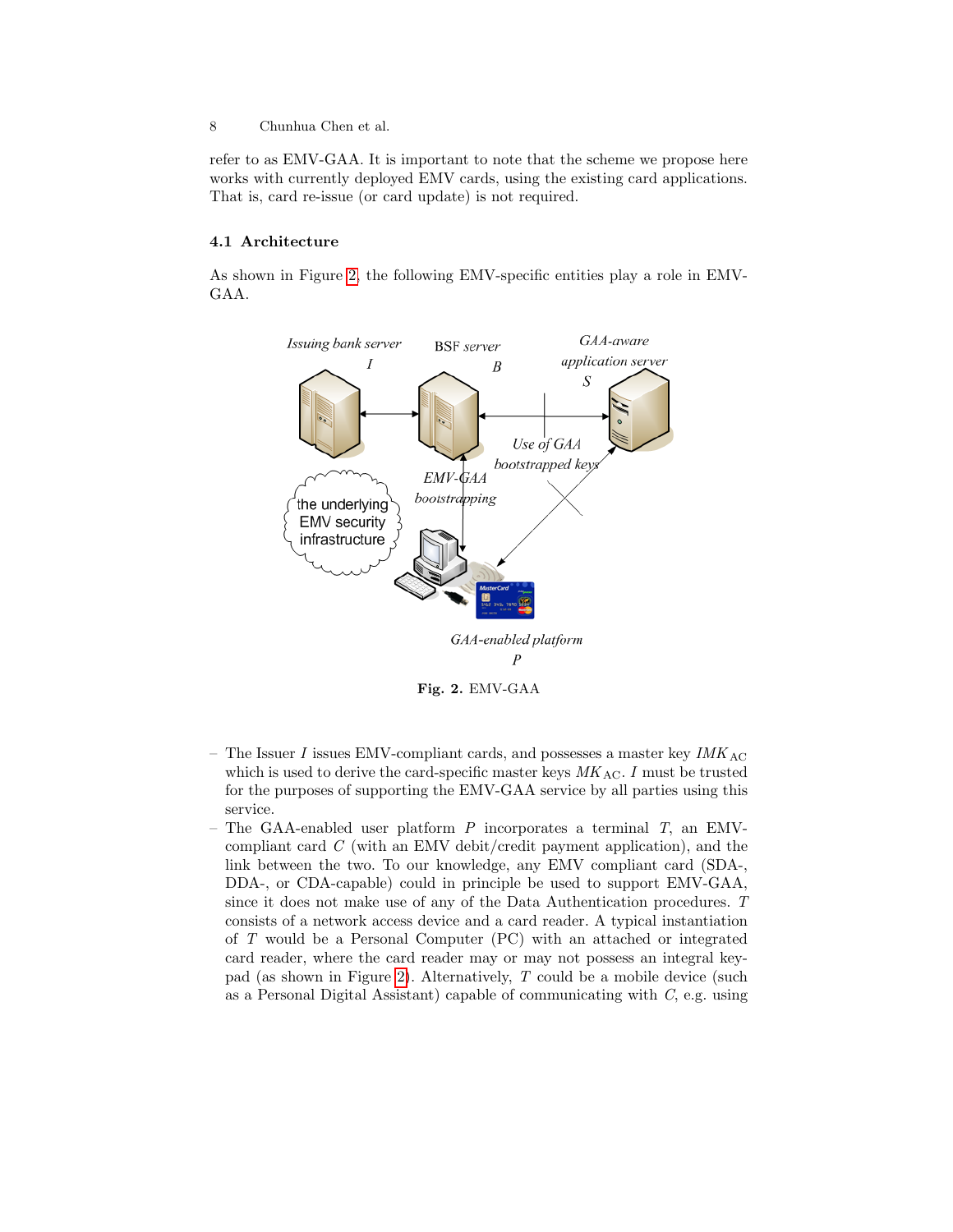Near Field Communication. We assume that  $T$  is equipped with a supporting application that implements the EMV-GAA bootstrapping protocol described below. This supporting application could be provided by a third party trusted for the purposes of delivering the EMV-GAA service by all parties using this service.

The BSF server  $B$  connects to  $I$  via a secure communications channel to provide the GAA services.  $B$  must be trusted by all the parties used the EMV-GAA service.

We assume that the participating entities are connected via an open network such as Internet. Note that no assumptions are made about the security properties of these communications links.

#### <span id="page-8-0"></span>4.2 Procedures

In this section we specify the EMV-GAA bootstrapping and the EMV-GAA Use of bootstrapped keys procedures.

The EMV-GAA bootstrapping protocol involves the following sequence of steps.

- 1. The terminal  $T$  sends an initial request to  $B$  for the bootstrapping of a master session key MK.
- 2. Upon receiving the request, B generates a random number  $R_B$ , associates it with a short time interval, and caches it<sup>[8](#page-8-1)</sup>. B then sends  $R_B$  to T.
- 3.  $T$  commences communications with an EMV payment card  $C$  (if necessary first prompting the cardholder to insert  $C$  into the card reader), and selects the EMV credit/debit payment application in  $C$ . T next initiates a transaction session (which automatically causes the ATC to be incremented) and reads the card information, including the PAN, PAN-SN, etc. T will always declined the transaction, and will, accordingly, request  $C$  to generate an AAC by issuing the (first) GENERATE AC command. The UN sent with the GENERATE AC command is set to  $R_B$ , as selected in step 2. The other data items sent with the GENERATE AC command can be set to fixed values (in particular the 'Amount Authorised' can be set to 0).
- 4. C generates the AAC and returns the generated AAC, the CID data, the ATC, and the other values necessary to verify it. We refer below to the data sent with the AAC as  $M$ .
- 5. T ends the current transaction session with C.
- 6. T generates a random number  $R_T$ , associates it with a short time interval, and caches it.  $T$  then uses the AAC as a secret key  $K$  to compute a response  $\mathit{RES}\xspace$  as

$$
RES = f(K, R_T, R_B, \mathrm{Id}_B, M).
$$

<span id="page-8-1"></span> $B$  will clear  $R_B$  from its cache when the bootstrapping process completes or when  $R_B$  expires.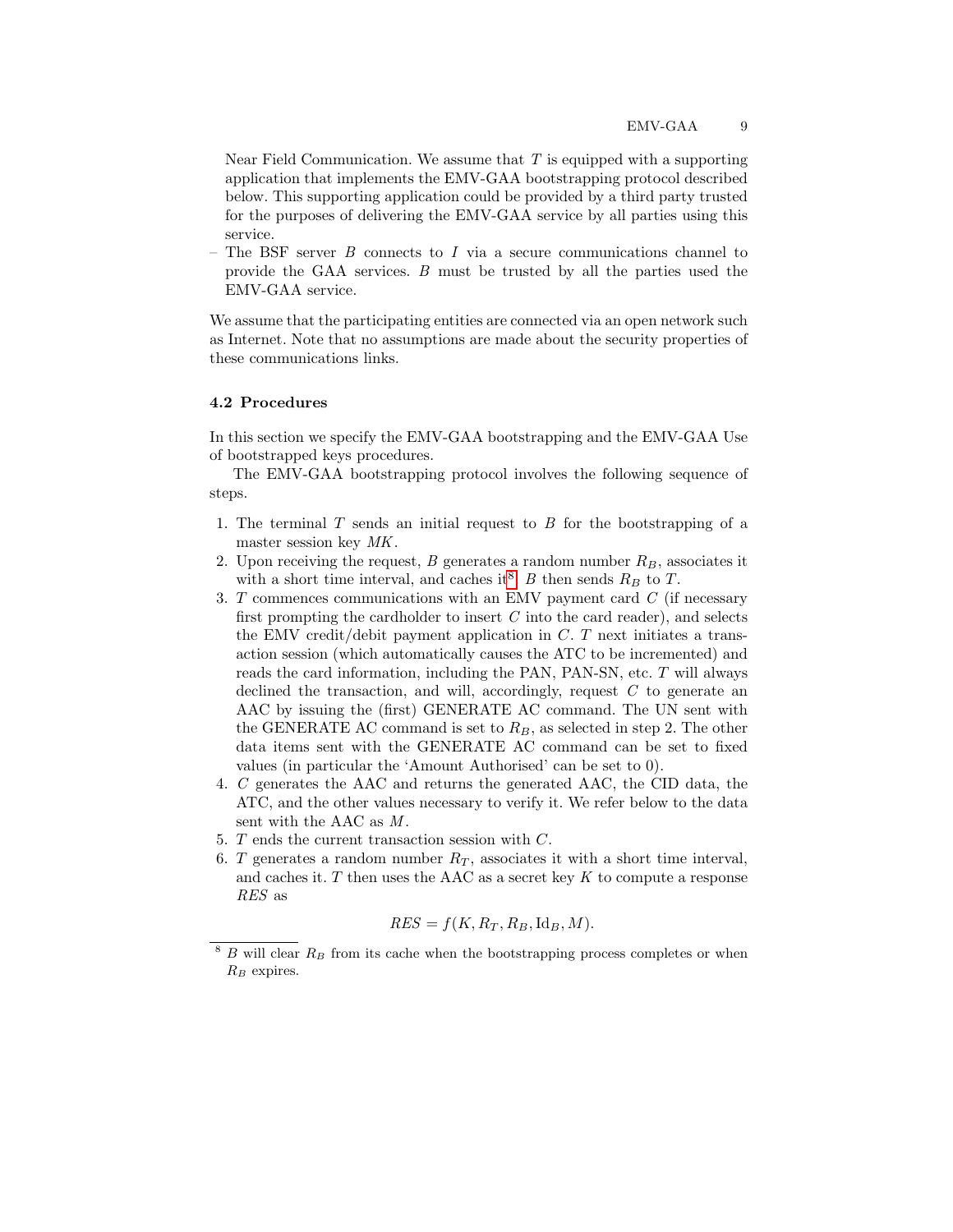The function  $f$  can be implemented in many ways. One possibility, which complies with clause 5.1.1 of ISO/IEC 9798-4 [\[15\]](#page-15-6), is to instantiate  $f$  using HMAC [\[16\]](#page-15-7) based on a suitable cryptographic hash function, where the various inputs to f are simply concatenated prior to applying HMAC. That is, RES could be computed as:

$$
RES = \text{HMAC}_{K}(R_T || R_B || \text{Id}_B || M)
$$

where here and throughout  $\parallel$  is used to denote concatenation. Note that the values  $R_T || R_B$  and Id<sub>B</sub> play the role of the nonce and the entity identifier, respectively, in the ISO/IEC 9798-4 protocol.

- 7. T sends PAN, PAN-SN,  $R_T$ ,  $R_B$ , M and RES to B.
- 8. B checks that  $R_B$  is equal to the value selected in step 2. If not, B rejects the bootstrapping request and terminates the protocol.
- 9. B forwards PAN, PAN-SN and M to I.
- 10. I uses the information received from  $B$  to recompute the AAC, and then sends PAN, PAN-SN and the AAC back to B.
- 11. B uses the received AAC as a secret key  $K$  to recompute RES, and compares it with the RES received in step 7. If they do not match, B rejects the bootstrapping request; otherwise,  $B$  generates the master session key  $MK$ as

$$
MK = \text{KDF}(K, R_T, R_B).
$$

B also sets the lifetime of  $MK (LT)$  in line with its operational policy, constructs the key identifier B-TID as a combination of  $R_B$ ,  $R_T$  and  $Id_B$ , and stores PAN, PAN-SN,  $R_T$ ,  $R_B$ , B-TID, MK and LT.

12. B computes

$$
XRES = f(K, R_B, R_T, PAN, PAN-SN, LT).
$$

- 13. B sends  $R_B$ ,  $R_T$ , B-TID, LT and XRES to T.
- 14. T checks that  $R_T$  is the same as the value it selected in step 6. T then recomputes XRES, and compares it to the value received from B. If either of these checks fail, the bootstrapping fails.
- 15. T computes MK in the same way as B, and then stores PAN, PAN-SN,  $R_B$ ,  $R_T$ , *B-TID*, *MK* and *LT*.

During bootstrapping, the card-generated AAC is used as a secret key  $K$ shared by T and B to establish the master key  $MK$ . As defined in the EMV specifications (see [\[11\]](#page-14-5), Table 33 in Annex A), an AAC contains only 64 bits. Hence, since it is derived from K,  $MK$  has at most 64-bit security. For a stronger MK (with 128-bit security), the protocol above requires the following changes.

 $-$  T must execute two separate declined offline EMV transactions with  $C$ ; that is T carries out steps 3, 4 to 5 twice to obtain two AACs, and then concatenates them to form a 128-bit key K. In this case,  $R_B$  in step 2 needs to have length double that of the UN, and is used in two parts to initiate two GENERATE AC commands belonging to two EMV transactions.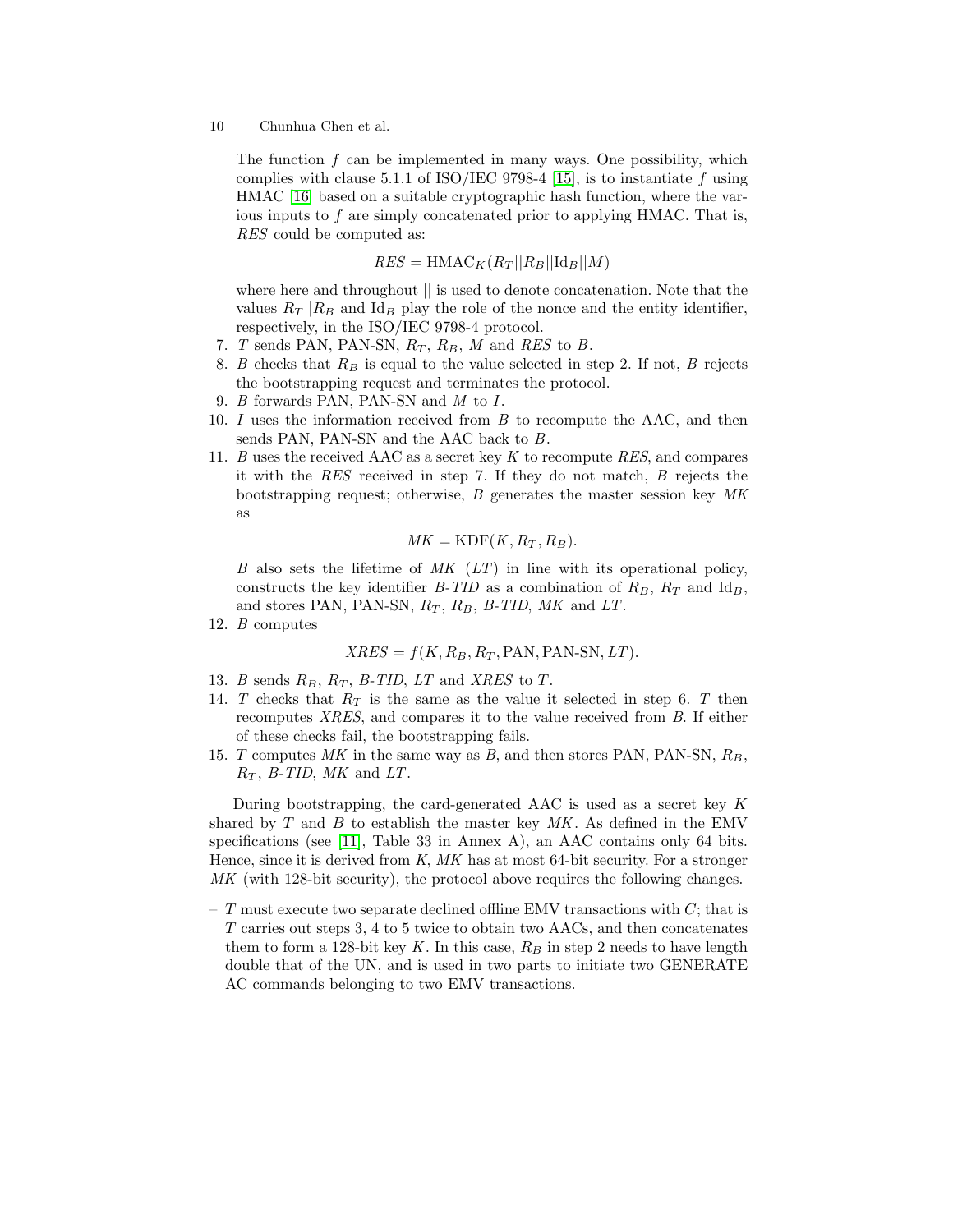– Accordingly, I must generate the two AACs for B in step 10.

Note that the ATC is incremented for every new EMV transaction. Since the ATC is used as diversification information in the computation of AAC, the two AACs above will almost certainly be different from each other.

In the EMV-GAA Use of bootstrapped keys procedure,  $P$  and  $S$  follow the procedure defined in section [2.2](#page-3-1) to establish a server- and application-specific session key  $SK$ . The session key  $SK$  is derived (by  $B$  and  $P$ ) as follows:

 $SK = KDF(MK, R_T, R_B, PAN, PAN-SN, MAF-Id).$ 

## <span id="page-10-0"></span>5 Informal Security Analysis

We now provide an informal security analysis of key aspects of the authentication and key establishment protocol used by the EMV-GAA bootstrapping procedure described in section [4.2.](#page-8-0) We consider a threat model in which an attacker  $A$  is able to observe and make arbitrary modifications to messages exchanged between B and P, including replaying and blocking messages as well as inserting completely spurious messages. This allows a trivial denial of service attack which cannot be prevented. Note that  $A$  is not allowed to compromise the implementations of B and P (including T and C); such attacks on system integrity cannot be prevent by the key establishment process, and are thus not addressed by the schemes we propose. We further assume that the communication channel between  $T$  and  $C$  is secure, since both devices are controlled by the user.

It is important to note that the security of EMV-GAA rests on the security of the underlying EMV security infrastructure; that is  $A$  is not allowed to compromise  $I$  or  $C$ .

The EMV-GAA bootstrapping protocol makes use of symmetric cryptographic techniques. The secret key  $K$  is an AAC, which can only be generated by the card  $C$  and the Issuer  $I$  (since it is a function of a key known only to them), and is securely transferred to  $T$  and  $B$ , respectively.

- Entity authentication. The protocol provides mutual authentication between B and T (strictly, C) using a cryptographic check function. B can verify the identity of  $T$  (strictly,  $C$ 's PAN and PAN-SN); that is, the MAC generated by T on  $R_T$ ,  $R_B$  and Id<sub>B</sub> using K allows B to authenticate T (step 11). Similarly, T can authenticate B by verifying the MAC generated by B on  $R_B$ ,  $R_T$ , PAN and PAN-SN (step 14). Messages exchanged in steps 2, 7 and 13 conform to the three-pass unilateral authentication protocol mechanism described in clause 5.2.2 of ISO/IEC 9798-4:1995 [\[15\]](#page-15-6), in which the values  $R_B$  and  $R_T$ , generated by  $B$  and  $T$  respectively, serve as the nonces.
- Confidentiality of the master session key  $MK$ .  $MK$  is derived from  $K$ , which is shared by  $B$  and  $T$ .  $K$  is an AAC that can only be obtained by  $B$  and  $T$ . Hence,  $A$  cannot access  $MK$  under the assumed threat model.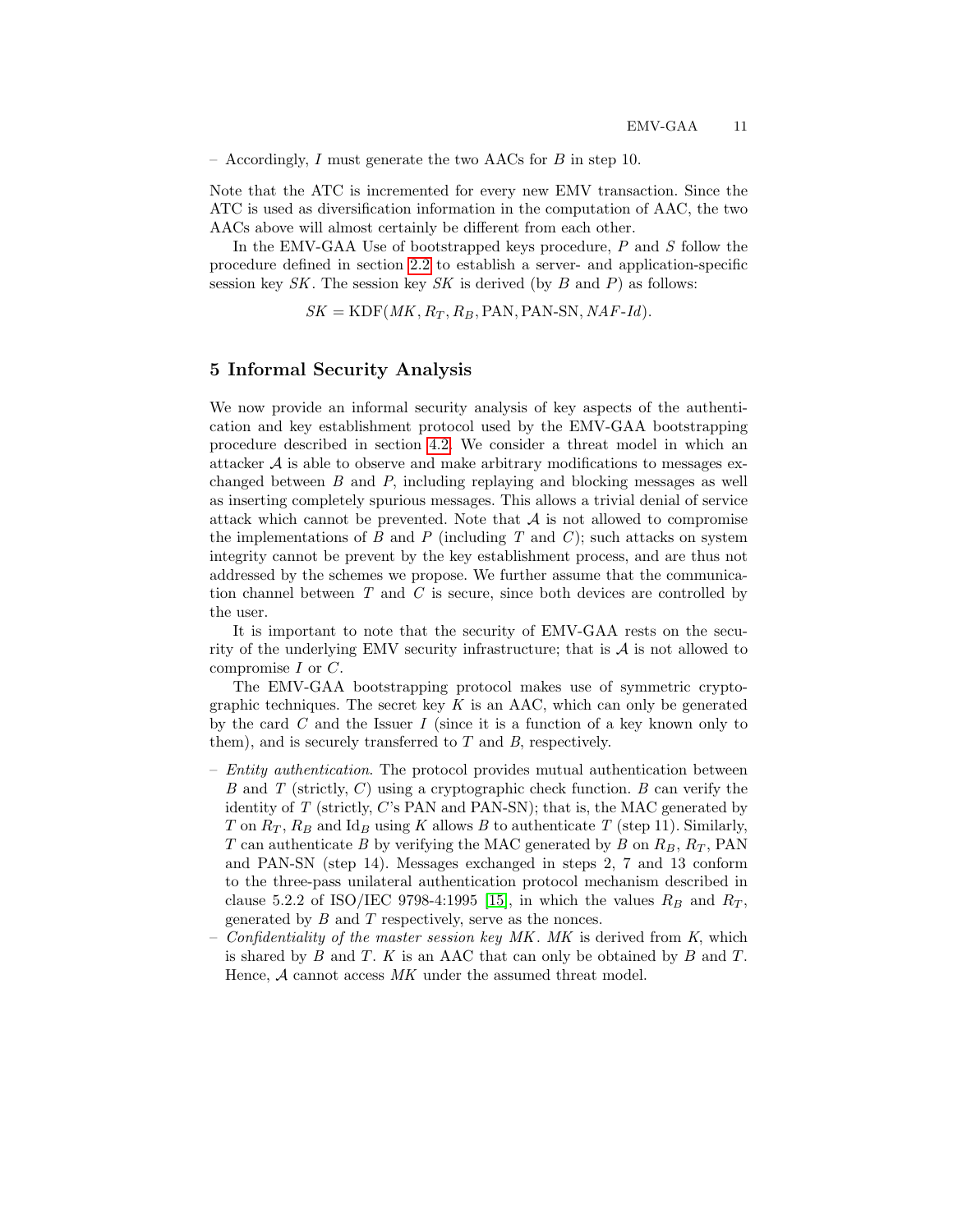- Origin authentication. This is achieved by B and T generating MACs on the exchanged messages using the key  $K$ . Integrity protection is also provided by the MACs. Hence, A cannot alter messages without being detected, since B and T will abort the bootstrapping procedure if any MAC verification fails (step 11 and 14).
- Freshness.  $R_B$ , generated by B, is included in the MAC sent to B in step 7; similarly  $R_T$ , generated by T, is included in the MAC sent to T in step 13. Hence,  $A$  cannot replay messages to  $T$  or  $B$ , since  $B$  and  $T$  will abort the bootstrapping procedure if a received nonce is not fresh (step 8 and 14).
- Key confirmation. On receipt of the message in step 13,  $T$  can be sure that B has generated the MK during the current session. However, T does not confirm to B that it possesses  $MK$ . Note that A can block all the messages exchanged, and network errors might occur, and hence only  $T$  can be sure that it shares a fresh  $MK$  with B (until successful use of the key by T).
- Key control. The protocol is a key agreement process, that is  $B$  and  $T$  jointly control the inputs to the computation of MK (i.e.  $R_B$  and  $R_T$ ).

## <span id="page-11-0"></span>6 Privacy and security issues

#### 6.1 Threats

The EMV payment system is designed to be used in a closed (controlled) environment. A card terminal at a merchant typically provides a level of tamperresistance, and is supplied by (or in conjunction with) the merchant's issuing bank. The terminal will be equipped with a pre-defined means of secure communication with the acquiring bank. By contrast, EMV-GAA operates in a more open environment. The terminal is user-controlled, and the communications with  $B$  and  $P$  are assumed to use the Internet or other public communications medium.

This change of environment gives rise to two main threats. Firstly, the scheme involves inserting the EMV card into a new type of terminal, which is itself a threat. A terminal can cause a card to perform a transaction, the precise nature of which is not apparent to the cardholder. Hence, a security threat arises whenever a card is inserted into any unauthorised terminal. Secondly, the PAN could be divulged to unauthorised entities and/or misused, including by a compromised terminal, by compromised software on a PC host, or by interception during transmission. The PAN can be regarded as Personally Identifiable Information (PII), and hence disclosure of the PAN is a privacy threat; it is also information which could be misused to conduct unauthorised transactions, and hence disclosure is also a security threat. We next consider the nature of these threats together with possible mitigations in greater detail.

Before using this service, it is likely that the cardholder will need to agree terms of use with the card issuer (and/or with the bootstrap server provider). This could include equipping the cardholder with a special card reader designed specifically for use with the EMV-GAA service—indeed, this is precisely what

<sup>12</sup> Chunhua Chen et al.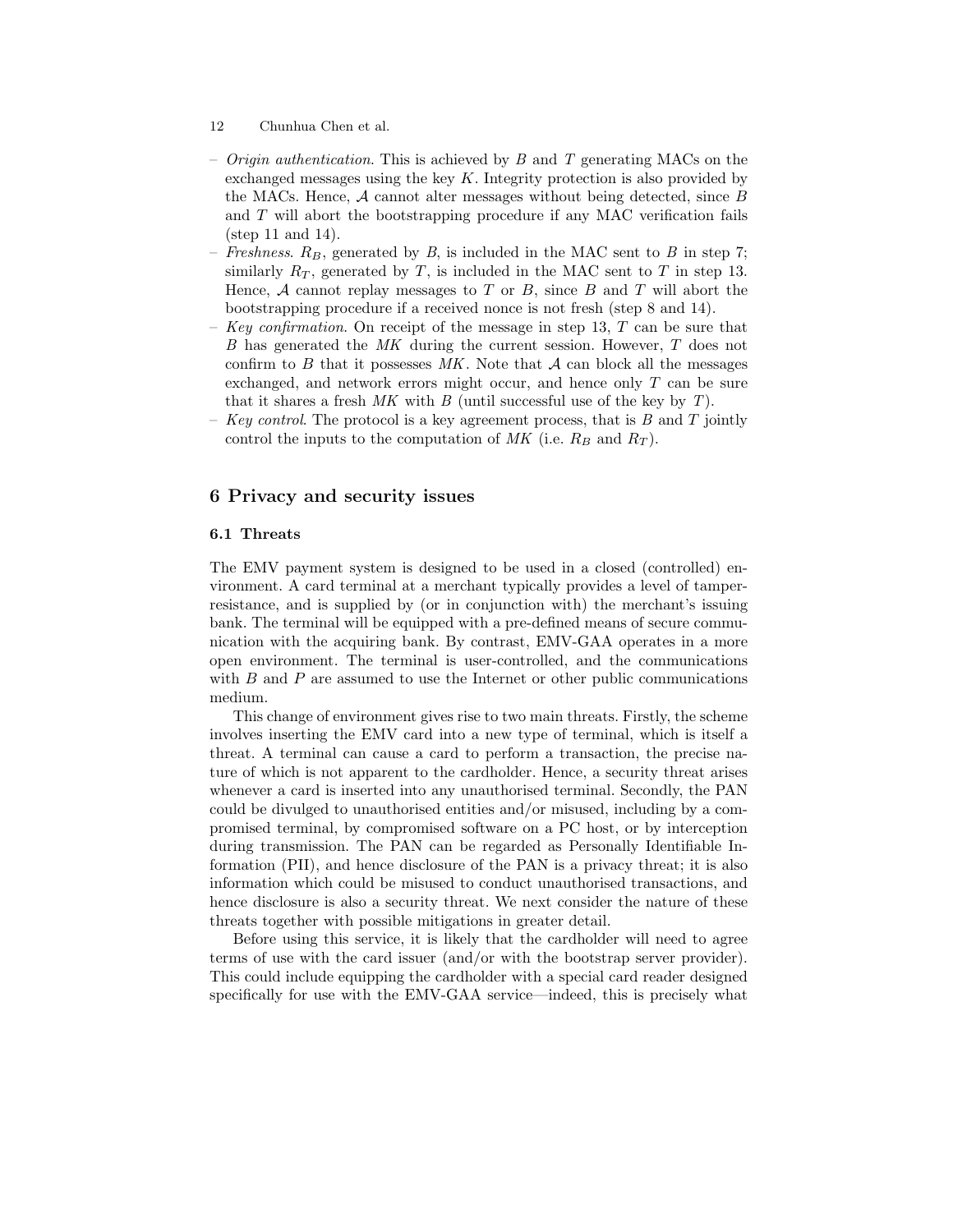happens when cards are used with the CAP service, discussed below (and hence low-cost special-purpose card readers are clearly viable). This special reader could even be delivered as additional functionality in an enhanced CAP reader, further reducing deployment costs. The cardholder should in any case be advised never to insert his or her card into an unauthorised terminal. Part of the functionality of EMV-GAA could be built into the card reader (as is the case for CAP), thereby mitigating the threat of the card being forced to conduct unauthorised transactions. Finally we observe that the scheme we propose does not require use of the Personal Identification Number (PIN) of the cardholder<sup>[9](#page-12-1)</sup>, further reducing the risk of an attacker being able to use a card to create illicit PIN-authorised transactions.

The use of a special purpose card reader also mitigates the risk of PAN disclosure at the cardholder site. PAN disclosure as a result of intercepted communications can be prevented by using the modified version of the scheme outlined below; the magnitude of the threat could also be reduced through the use of SSL on the connection between  $B$  and  $P$ , a standard precaution for security-related web connections.

#### 6.2 A modified scheme

We now describe a minor modification to the bootstrapping procedure, designed to remove the need to transmit the PAN. The modified scheme requires the cardholder to register the EMV card C with the BSF server prior to use. As a result of the registration procedure, the BSF stores an association between a card-specific identifier  $Id_C$  and the pair (PAN, PAN-SN) for C. The identifier  $\mathrm{Id}_C$  must be computed as a fixed function of data stored on the card, e.g. as  $h(SSAD)$ , where h is a cryptographic hash function and SSAD is the Signed Static Authentication Data, stored on the card and used in SDA.

The bootstrapping procedure is largely as described in section [4.2,](#page-8-0) except as follows.

- In step 3, T reads the SSAD from C, and computes  $Id_C$  for later use.
- In step 7, T sends  $Id_C$  to B instead of PAN and PAN-SN, and on receipt B uses  $Id_C$  to look up the values of PAN and PAN-SN.

# <span id="page-12-0"></span>7 Related work

The Chip Authentication Program  $(CAP)^{10}$  $(CAP)^{10}$  $(CAP)^{10}$  uses a EMV payment card in conjunction with a dedicated handheld device (the CAP reader) to produce one-time passwords (OTPs) for authenticating users and transactions in online banking. A dummy transaction with the card is started by requesting it to generate an

<span id="page-12-1"></span> $9$  The Cardholder Verification procedure in which the cardholder enters his or her PIN into the terminal is not used in EMV-GAA.

<span id="page-12-2"></span> $^{10}$  CAP is a MasterCard brand; the corresponding Visa system is called Dynamic Passcode Authentication (DPA).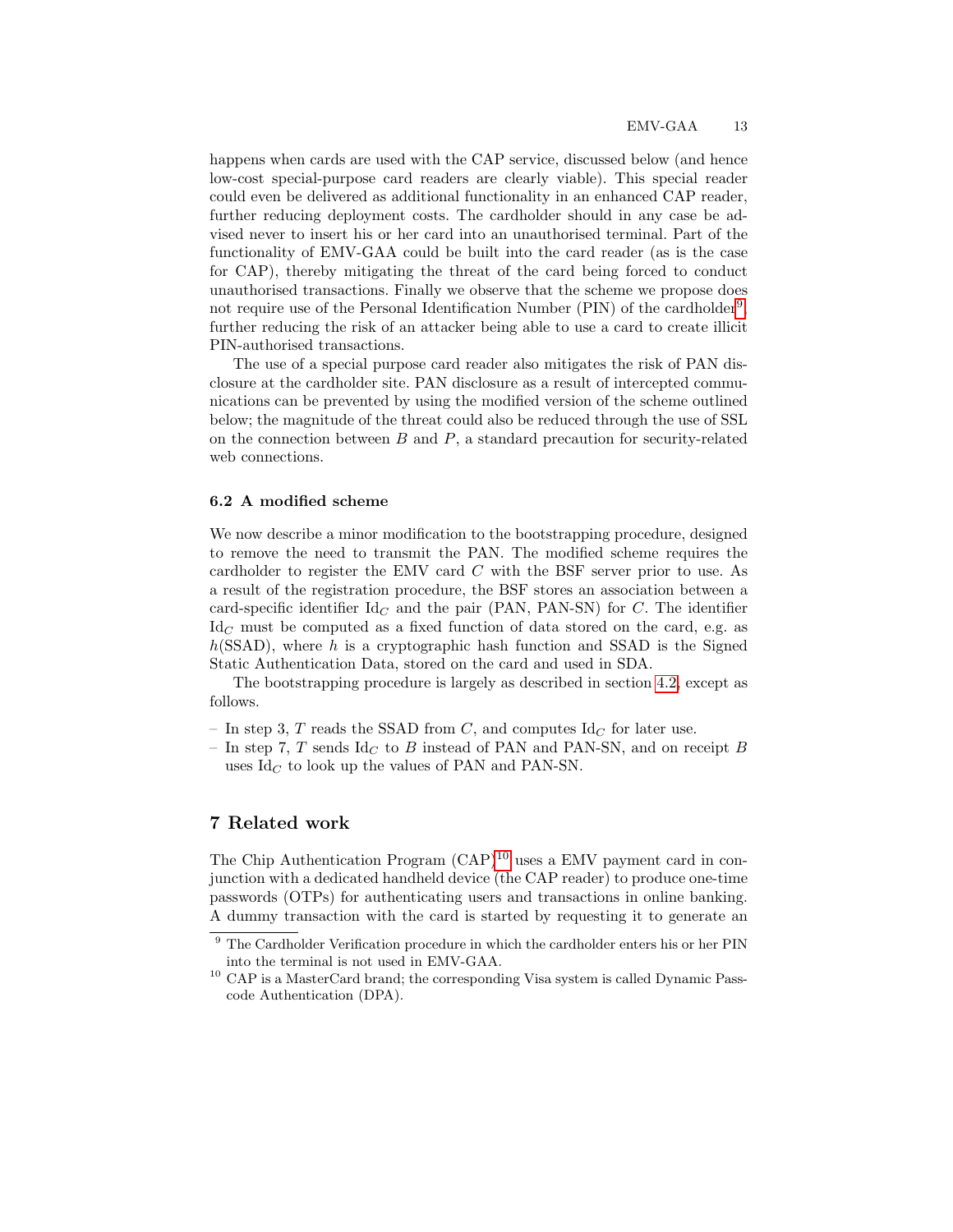ARQC, and after receipt of the ARQC the transaction is aborted. A decimal PIN is then computed as a function of the ARQC. Although the complete protocol details are not public, some information is in the public domain [\[8\]](#page-14-6).

Urien [\[21\]](#page-15-3) proposed the use of EMV payment cards to support the pre-shared key TLS protocol (TLS-PSK) [\[13\]](#page-15-8). The EMV TLS-PSK protocol provides mutual authentication, and could be used for on-line banking services. In EMV TLS-PSK, the pre-shared key identity is made of two parts: an identifier (EMV-ID) derived from parameters embedded in the card, and a set of cryptograms (i.e. ARQCs). The pre-shared key is a fixed value, deduced from the EMV card content (EMV-PSK) and additional information. The EMV-PSK is set to  $h(SSAD)$ , where h is a cryptographic hash function. The EMV-ID is set to  $h(h(\text{SSAD}))$ .

## <span id="page-13-0"></span>8 Applications

GAA offers a simple and uniform interface to generic security services which operate independently of the underlying security infrastructure. Application developers are thus able to use the services provided by this interface without having to understand the detailed operation of the underlying infrastructure, substantially simplifying the development task and reducing the risk of error. Moreover, this layered approach also enables the same application to operate over a variety of different underlying infrastructures in a transparent way.

In ongoing work we are examining ways in which a range of variants of the GAA service can be used to support an OTP system [\[5,](#page-14-7) [7\]](#page-14-2) for Internet applications. Such systems could, of course, be built using the EMV-GAA service. OTP systems supported by a range of GAA services could be deployed to enable the provision of ubiquitous OTP services for a large class of users. We are also developing ways of using GAA to build more general identity management solutions, including single sign-on schemes. Work along these lines has already been standardised for 3GPP GAA, notably supporting interworking with CardSpace, OpenID and Liberty [\[1,](#page-14-8) [3\]](#page-14-9). We are also developing a way of enhancing the 'Pwd-Hash' mechanism [\[20\]](#page-15-9) which builds on GAA service to give a user-centric single sign-on system.

The TLS-PSK protocol using the 3GPP GAA service (as supported by the mobile telephony authentication infrastructures) has been specified by 3GPP [\[2\]](#page-14-10).

# <span id="page-13-1"></span>9 Conclusions

GAA is a framework that enables pre-existing security infrastructures to be used to provide general purpose security services, such as key establishment. We have shown how GAA services can be built on the EMV security infrastructure, complementing the previously proposed GAA schemes built on the mobile telephony authentication infrastructures and Trusted Computing. Use of EMV-GAA could constitute a potentially serious security and privacy threat (including the possibility of revealing the PAN to unintended parties). To mitigate the risk, we have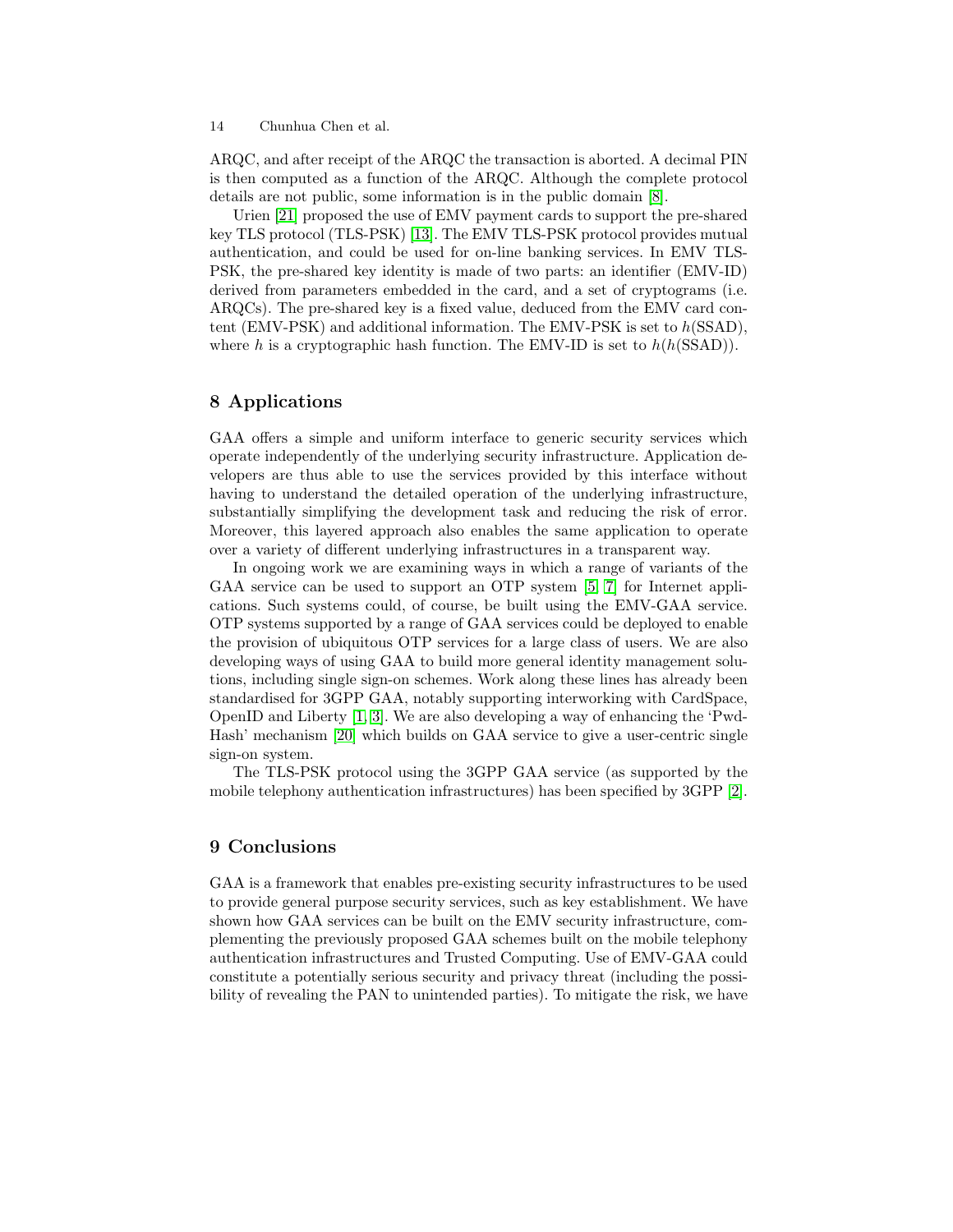proposed a modified scheme to avoid the need to routinely transmit the PAN across any network links.

EMV-GAA provides a way of exploiting the now very widespread EMV infrastructure for the provision of fundamentally important general-purpose security services. Of course, application-specific security protocols building on the infrastructure can be devised independently of any generic service and, indeed, there is a large and growing literature on such schemes. However, the definition of a standard GAA-based security service enables the EMV infrastructure to be exploited in a simple and uniform way, and it also provides an opportunity for EMV-aware third parties to provide novel security services.

## References

- <span id="page-14-8"></span>1. 3G AMERICAS: Identity Management Overview of Standards & Technologies for Mobile and Fixed Internet (2009)
- <span id="page-14-10"></span>2. 3rd Generation Partnership Project (3GPP): Generic Authentication Architecture (GAA); Access to network application functions using Hypertext Transfer Protocol over Transport Layer Security (HTTPS), Technical Specification TS 33.222, Version 9.1.0 (2009)
- <span id="page-14-9"></span>3. 3rd Generation Partnership Project (3GPP): Identity management and 3GPP security interworking; Identity management and Generic Authentication Architecture (GAA) interworking, Technical Report TS 33.924, Version 9.1.0 (2009)
- <span id="page-14-0"></span>4. 3rd Generation Partnership Project (3GPP): Technical Specification Group Services and Systems Aspects, Generic Authentication Architecture (GAA), Generic Bootstrapping Architecture, Technical Specification TS 33.220, Version 9.2.0 (2009)
- <span id="page-14-7"></span>5. Chen, C., Laitinen, P., Asokan, N., Mitchell, C.: Leveraging GAA for one-time password authentication from an untrusted computer. Submitted
- <span id="page-14-1"></span>6. Chen, C., Mitchell, C., Tang, S.: Building General Purpose Security Services on Trusted Computing. In Proceedings of INTRUST 2011: The Third International Conference on Trusted Systems, Beijing, 27-29 November 2011, (to be published in the Springer-Verlag LNCS series)
- <span id="page-14-2"></span>7. Chen, C., Mitchell, C., Tang, S.: Ubiquitous One-Time Password Service Using the Generic Authentication Architecture. Mobile Networks and Applications. To appear. Access online at [http://rd.springer.com/article/10.1007/](http://rd.springer.com/article/10.1007/s11036-011-0329-z) [s11036-011-0329-z](http://rd.springer.com/article/10.1007/s11036-011-0329-z)
- <span id="page-14-6"></span>8. Drimer, S., Murdoch, S.J., Anderson, R.J.: Optimised to fail: Card readers for online banking. In: Dingledine, R., Golle, P. (eds.) Proceedings of the 13th International Conference on Financial Cryptography and Data Security. Lecture Notes in Computer Science, vol. 5628, pp. 184–200. Springer-Verlag (2009)
- <span id="page-14-3"></span>9. EMV: EMV Integrated Circuit Card Specifications for Payment Systems Version 4.2—Book 1: Application Independent ICC to Terminal Interface Requirements (June 2008)
- <span id="page-14-4"></span>10. EMV: EMV Integrated Circuit Card Specifications for Payment Systems Version 4.2—Book 2: Security and Key Management (June 2008)
- <span id="page-14-5"></span>11. EMV: EMV Integrated Circuit Card Specifications for Payment Systems Version 4.2—Book 3: Application Specification (June 2008)